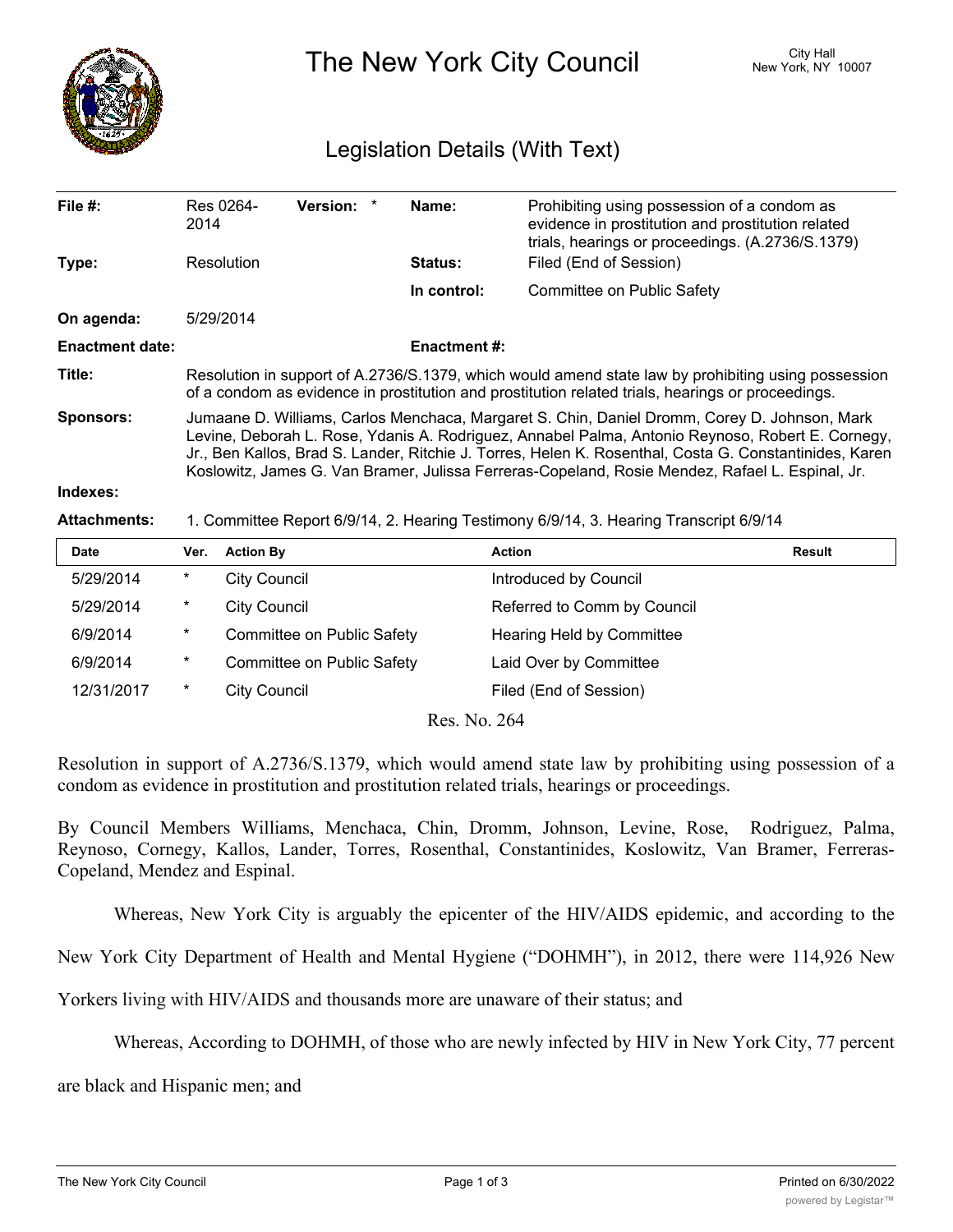## **File #:** Res 0264-2014, **Version:** \*

Whereas, According to the to the Centers for Disease Control and Prevention ("CDC"), latex condoms, when used consistently and correctly, are a highly effective method of preventing the sexual transmission of HIV and reducing the risk of other sexually-transmitted diseases; and

Whereas, Since 1971, New York City has distributed free condoms to the public in order to combat the transmission of sexually-transmitted infections and diseases as well as to promote safer sex practices; and

Whereas, DOHMH distributes more than 38 million condoms per year at approximately 3,500 locations throughout New York City including, but not limited to: bars, nightclubs, restaurants, hospitals, clinics and community based organizations; and

Whereas, A 2006 study conducted by experienced HIV care providers found that each case of HIV prevented could save \$303,100 in lifetime medical costs; and

Whereas, Condom distribution is a recognized public health intervention which protects individuals from HIV/AIDS and other sexually-transmitted diseases and the CDC has cited barriers to condom access as one of the contributing factors to continuing HIV infections; and

Whereas, Nevertheless, under existing law, the possession of condoms may be introduced as evidence of prostitution and prostitution related offenses; and

Whereas, Despite the noted public health benefit of condom use, according to research conducted by DOHMH and the PROS Network, a coalition of public health organizations and service providers, the admissibility of condoms as evidence of prostitution leads to frequent confiscation of condoms by New York City Police (NYPD) officers, which discourages certain groups from possessing and thereby using condoms, all of which deeply undermines public health efforts to encourage safe sex; and

Whereas, On May 12, 2014, NYPD Commissioner Bratton announced a policy change, which would limit the NYPD's practice of confiscating condoms in three prostitution-related offenses: prostitution, prostitution in a school zone, and loitering for the purposes of prostitution; and

Whereas, However, condoms will still be invoiced as evidence for arrests made for promoting